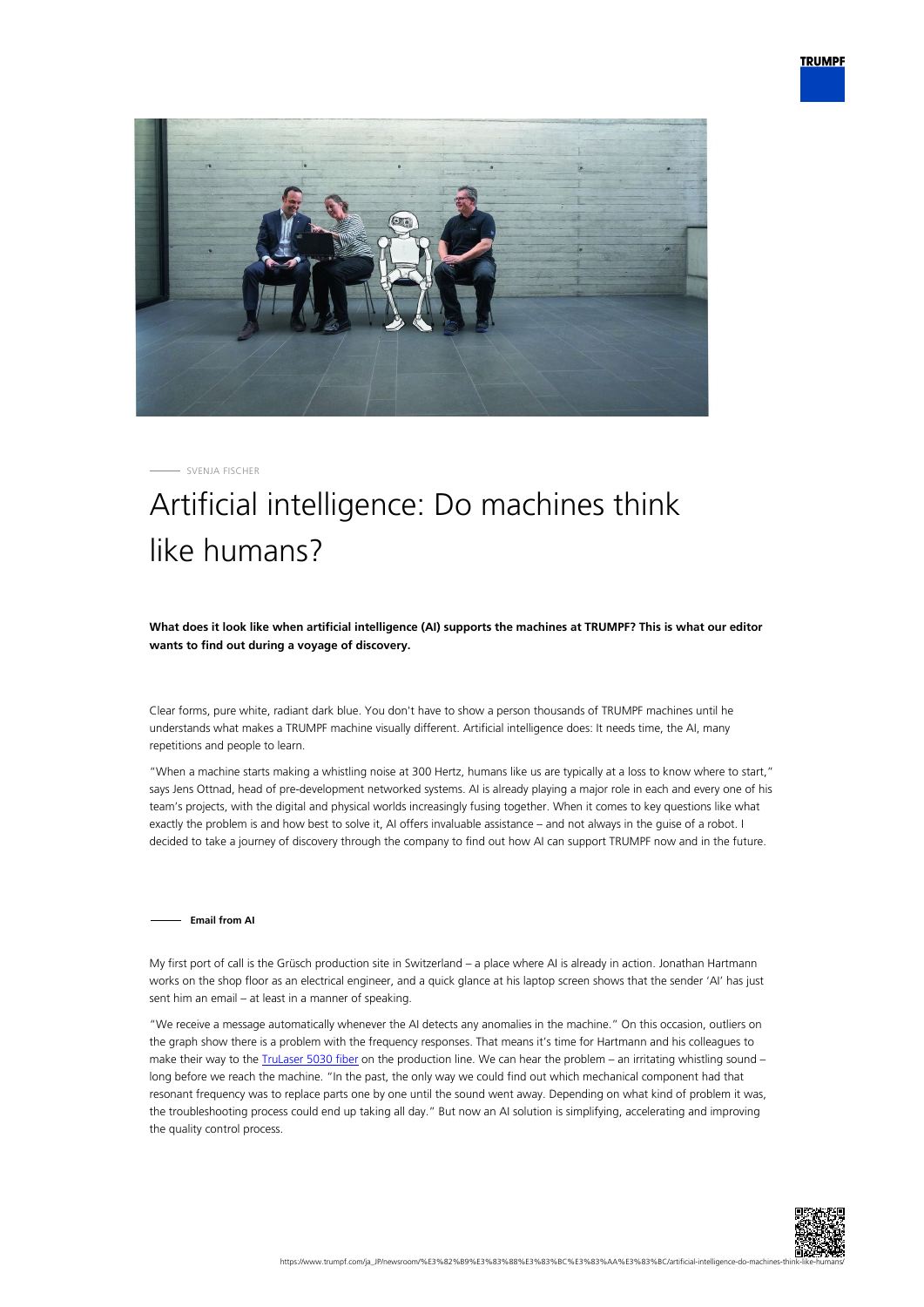

#### **DR. AI diagnoses the problem**

TRUMPF's headquarters in Ditzingen is where the team of developers behind this solution is based, specifically at the test facility for machine tools, known for short as VFW. The TRUMPF machines are working flat out, and a cacophony of rattling and hissing sounds fill the air. Suddenly I stop short: I recognize that noise! The whistling continues and I follow the sound until I am standing in front of a TruLaser 5030 fiber. This is where the developers are busy working on axis diagnostics to enable the AI solution to run smoothly in far-off Switzerland. It works on the basis of data that the developers have compiled from over 4,000 machines worldwide since 2014. "Now it's diagnosing machines entirely on its own," says development engineer Martin Lukas. "Whenever the AI detects an anomaly, it not only identifies where the fault lies, but also offers suggested solutions from a knowledge base," says product owner Martin Schober.



Artificial intelligence supports TRUMPF machines in quality control.

## **Adaptive machines**

The developers at TRUMPF's Schramberg site also employ these kinds of machine learning methods. VisionLine is an image processing system used to detect what position a part is in. The team recently extended its capabilities by enabling it to immediately detect whether the welding process matches the customer's requirements. Andreas Jahn, an expert in machine learning, shows me a photo of a weld seam on his laptop. Superimposed on the seam is a kind of thermal image: "To create this visualization, we train a model that is perfectly tailored to the relevant process. In the first stage of the project, the customer sends us photos of weld seam, and our algorithms then pinpoint the key areas. That's how we check our model is accurate." Any problematic areas – such as discoloration or a seam that is too thick or too thin – appear in dark red on the screen. "The fascinating thing is that the AI highlights exactly those areas that the customer would focus on," says Jahn. "But it does it much faster, without any interruptions or deviations. That builds trust in this solution. And the subsequent evaluation can then be conducted directly on the machine itself." Many of the problems customers face would be impossible to solve without this type of AI. "Writing the source code would be far too time-consuming. All we have to do with this solution is press start and the AI automatically calculates a model. That reduces programming time enormously and gives us the capacity to take on more customer projects."

#### **Nothing to fear from AI**

Back in Ditzingen the tour is over and I am chatting to two people who bring together the threads of all the AI projects: Volker Nestle, head of Corporate R&D, and Jens Ottnad, head of pre-development networked systems. "Nowadays we expect machines to perform increasingly complex tasks faster than ever before," says Nestle. "AI helps us achieve that by taking over some of the labo-rious, routine tasks.

We can't even imagine all the possibilities AI will open up." Ottnad believes AI is already changing the way we work: "And we shouldn't be hindering this development. The idea of machines seizing power is good Hollywood material, but it has nothing to do with our work here. AI is a tool that will enable us to make our machines even better in the future."

**An ethical question**